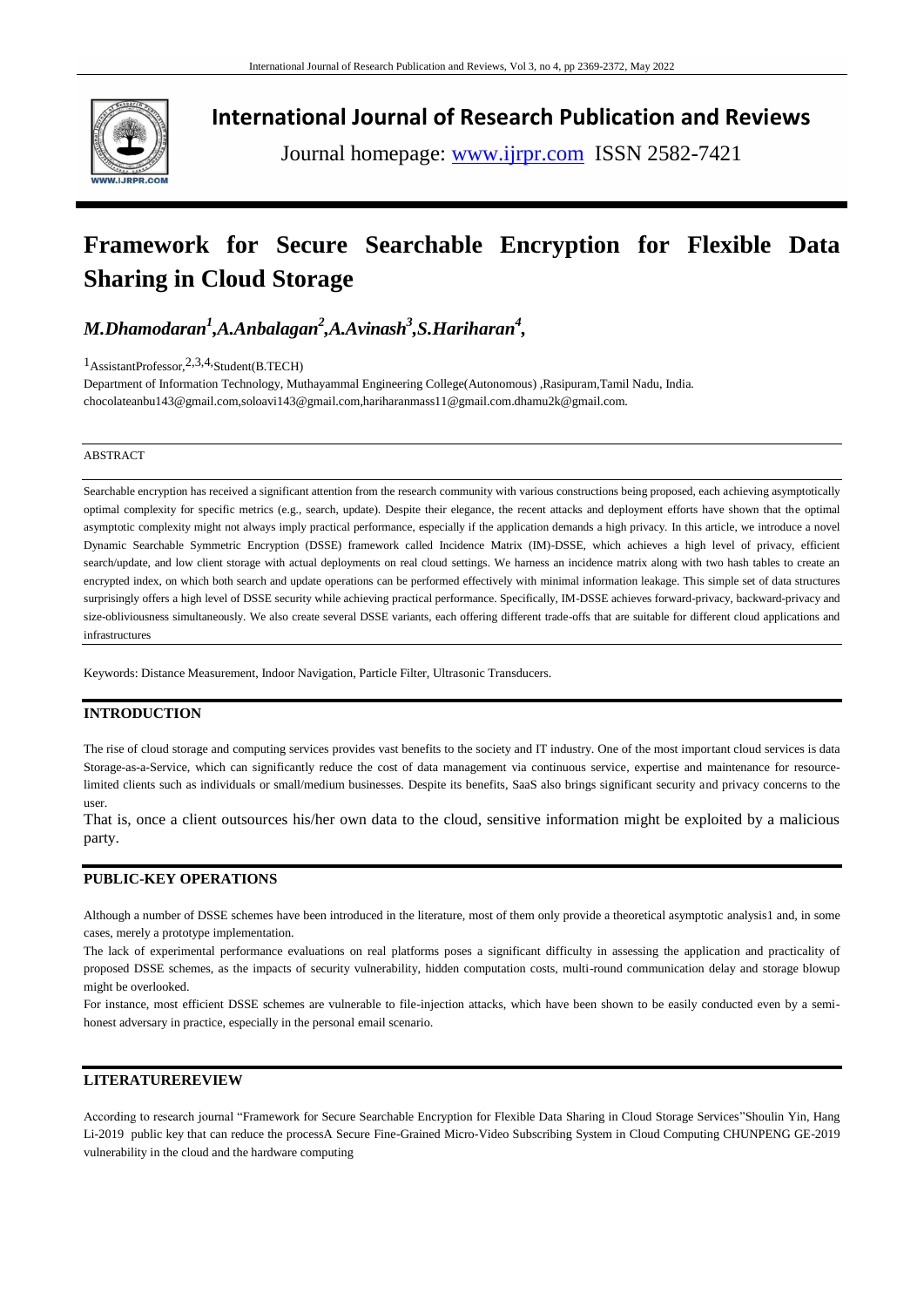#### **PROPOSEDSYSTEM:**

In this paper, Despite a number of DSSE schemes have been introduced in the literature, most of them only provide a the oretical a symptotic analysis and in some cases, merely a prototype implementation. The lack of a rigorous actual experimental performance evaluation on real platforms poses a signcantdiculty in assessing the application and practicality of proposed DSSE schemes, as the impacts of security vulnerability, hidden computation costs, multi-round communication delay and storage blowup might be overlooked. Despite their elegance, the recent attacks and deployment efforts have shown that the optimal asymptotic complexity might not always imply practical performance, especially if the application demands a high privacy.

## **5.ALGORITHM**

Incidence Matrix -dynamic searchable symmetric encryption

- This simple set of data structures surprisingly offers a high level of DSSE security while achieving practical performance.
- Specifically, IM-DSSE achieves forward-privacy, backward-privacy and sizeobliviousness simultaneousl

## **ADVANTAGES:**

- It is suitable for different cloud applications and infrastructures.
- The more efficient searchable technique
- Backup service and security.
- Data privacy and combating unsolicited accesse

#### **SYSTEMARCHITECTURE:**

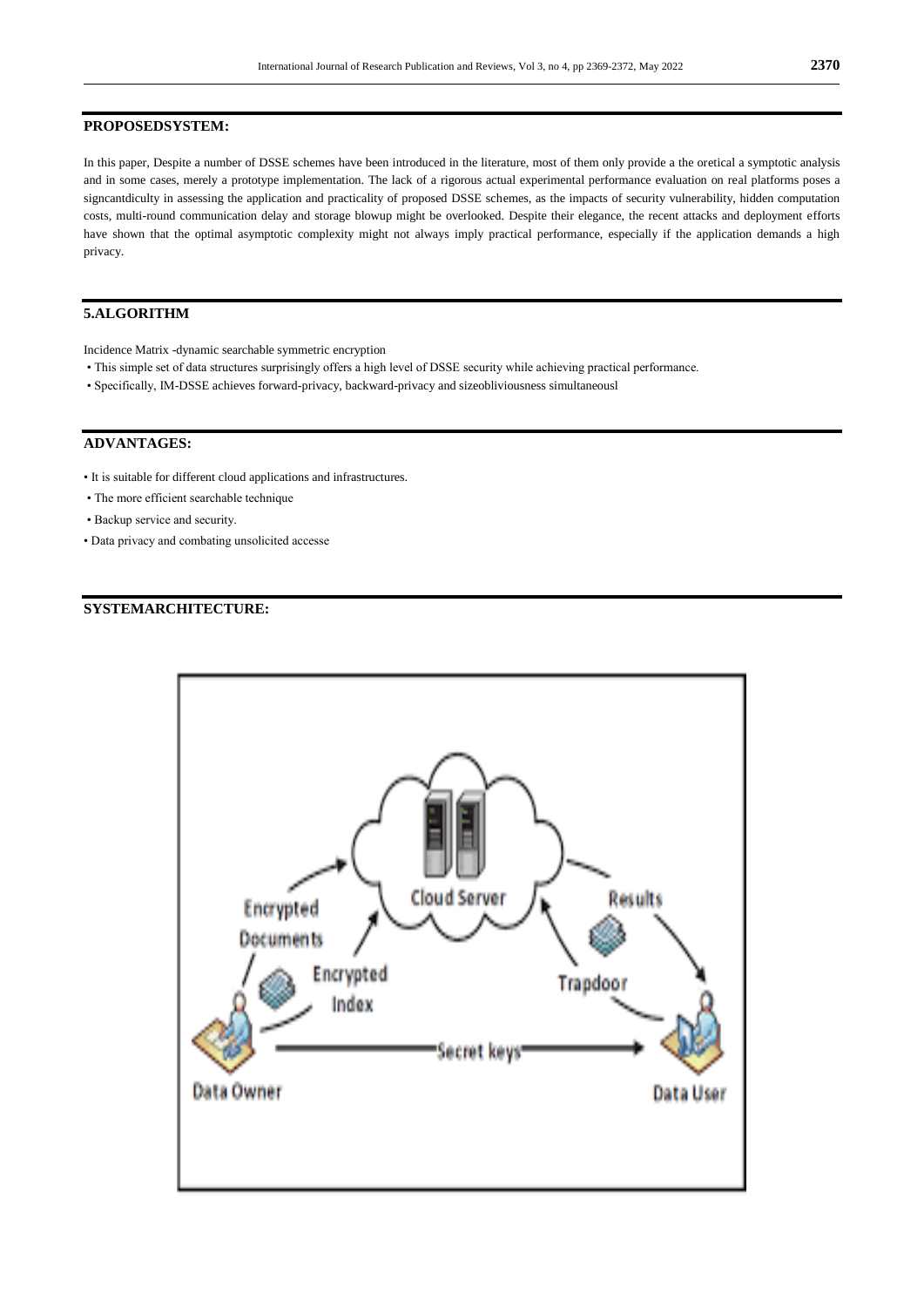## **HARDWARE REQUIREMENTS**

| System        | :              | Pentium Dual Core |
|---------------|----------------|-------------------|
| HardDisk      | $\ddot{\cdot}$ | 120 GB            |
| <b>RAM</b>    | :              | 1 GB              |
| Monitor       | :              | 15 " LED          |
| Input devices | :              | Keyboard, Mouse   |

## **1. RESULT**

| 10 localhost:51480/secure/Default.aspx                                                                                                                                                                                                                                                                                                                                                                                                                                                                     | $\odot$ |  |  |  |  |  |  |  |
|------------------------------------------------------------------------------------------------------------------------------------------------------------------------------------------------------------------------------------------------------------------------------------------------------------------------------------------------------------------------------------------------------------------------------------------------------------------------------------------------------------|---------|--|--|--|--|--|--|--|
|                                                                                                                                                                                                                                                                                                                                                                                                                                                                                                            |         |  |  |  |  |  |  |  |
|                                                                                                                                                                                                                                                                                                                                                                                                                                                                                                            |         |  |  |  |  |  |  |  |
| Cloud Home<br>About<br><b>DataOwner</b><br>Admin                                                                                                                                                                                                                                                                                                                                                                                                                                                           |         |  |  |  |  |  |  |  |
|                                                                                                                                                                                                                                                                                                                                                                                                                                                                                                            |         |  |  |  |  |  |  |  |
| Cloud computing has emerging as a promising pattern for data outsourcing and highquality data services. However, concerns of sensitive information on cloud<br>potentially causes privacy problems. Data encryption protects data security to some extent, but at the cost of compromised efficiency. Searchable symmetric<br>encryption (SSE) allows retrieval of encrypted data over cloud. In this paper, we focus on addressing data privacy issues using searchable symmetric encryption<br>$(SSE)$ . |         |  |  |  |  |  |  |  |
|                                                                                                                                                                                                                                                                                                                                                                                                                                                                                                            |         |  |  |  |  |  |  |  |
|                                                                                                                                                                                                                                                                                                                                                                                                                                                                                                            |         |  |  |  |  |  |  |  |